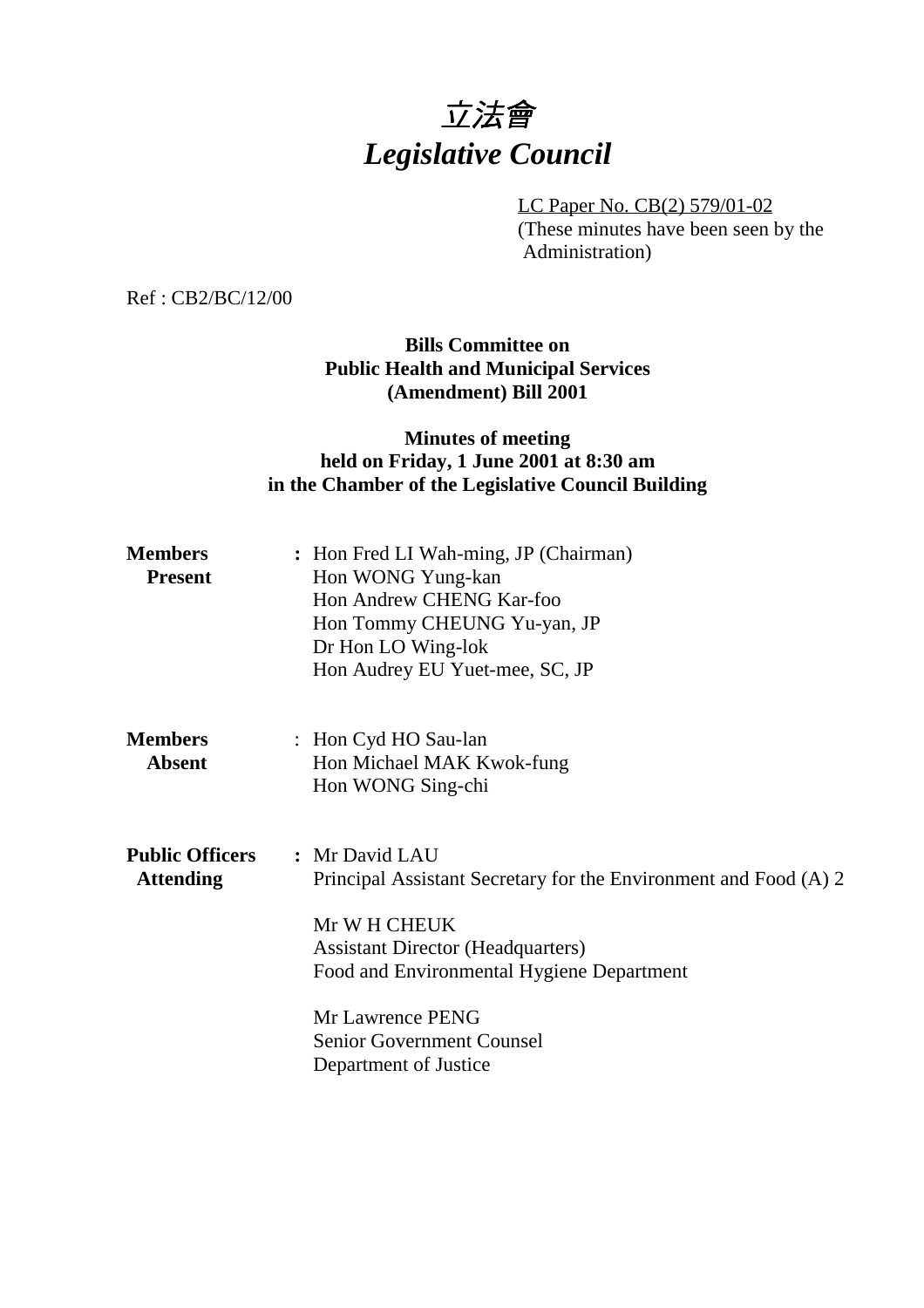|                                      | Mr W S YIP<br>Senior Assistant Law Officer<br>Department of Justice |
|--------------------------------------|---------------------------------------------------------------------|
| <b>Clerk</b> in<br><b>Attendance</b> | : Mrs Constance LI<br>Chief Assistant Secretary (2)5                |
| <b>Staff</b> in<br><b>Attendance</b> | : Mr Stephen LAM<br><b>Assistant Legal Adviser 4</b>                |
|                                      | Miss Betty MA<br>Senior Assistant Secretary (2)1                    |
|                                      |                                                                     |

#### Action

#### **I. The Administration's response to issues raised at the last meeting** (LC Paper Nos. CB(2)1699 and 1703/00-01(01))

At the invitation of the Chairman, Principal Assistant Secretary for the Environment and Food (A)2 (PAS(EF)(A)2) briefed members on the Administration's response to issues raised at the last meeting:

- (a) The Administration would propose amendments to section 128A(3)(b) to state more clearly the circumstances under which "water source" would be regarded as "contaminated source".
- (b) The Administration was prepared to introduce amendments to the proposed new section 128B to state clearly that licensed premises, which sold restricted food such as sashimi without a permit, would not be subject to a closure order under this section.
- (c) The Administration would propose amendments to sections 128B and 128C that the closure order would not operate to prevent human habitation on the premises, if the premises were used for the purpose of human habitation before the date of application or making of a closure order.
- (d) The Administration had considered carefully and had sought legal advice on members' suggestion of stipulating a maximum period for a court hearing under the proposed new section 128C. The Administration concluded that it would be inappropriate to require an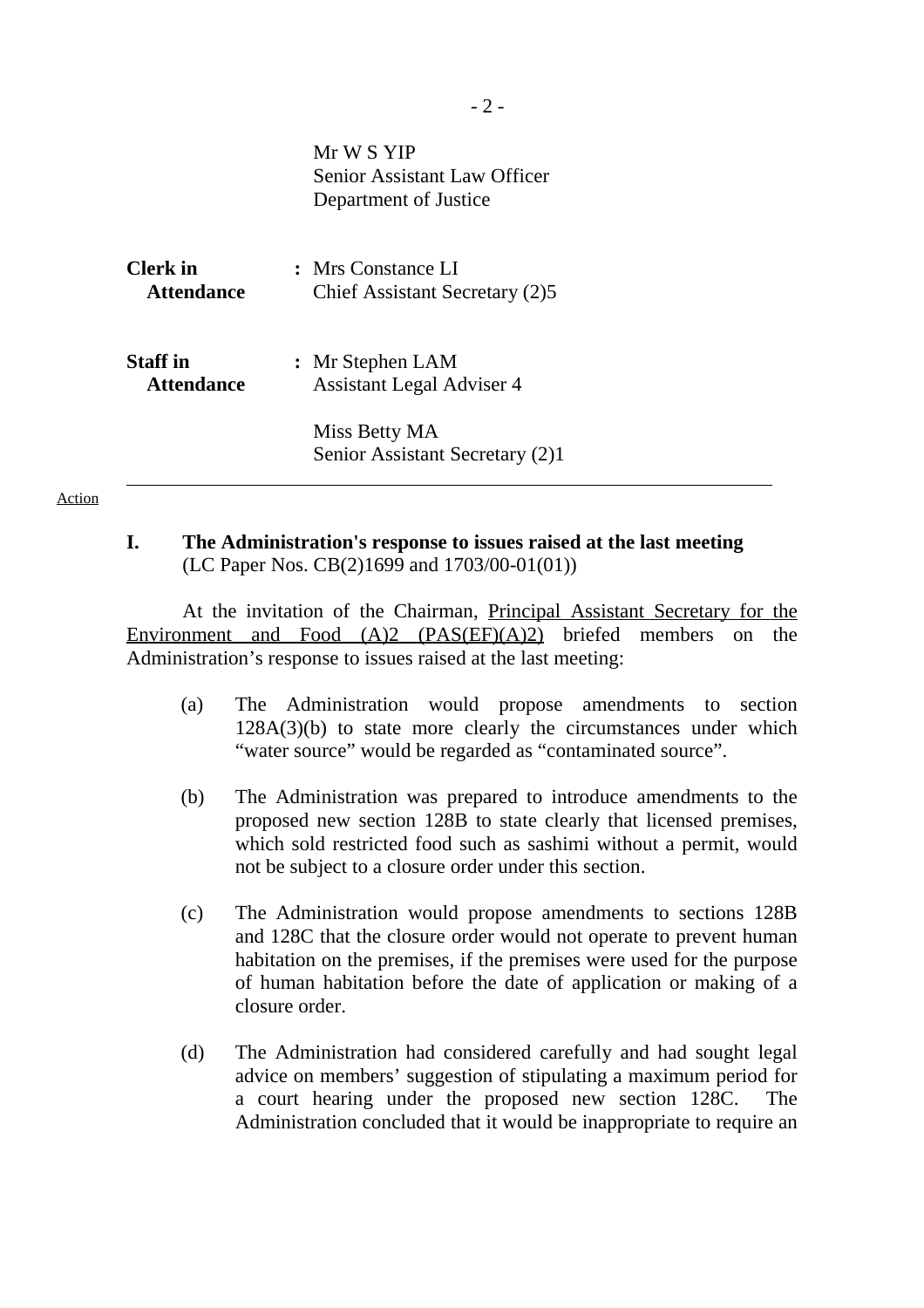appeal under the proposed section 128C to be heard within a specified period.

(e) The Administration was prepared to allow further appeal against the magistrate's decision under the proposed new section 128C.

2. PAS $(EF)(A)$ <sup>2</sup> said that the draft Committee Stage amendments  $(CSAs)$  had been provided for members' consideration.

## *Order nisi and the appeal mechanism*

3. Mr Tommy CHEUNG said that he hoped that the Bill could specify the time limit for a hearing to be held under section 128C to ensure an early hearing. He clarified that he was only concerned about early hearings, rather than the provision of further appeals which often took a long time to process.

4. On Mr Tommy CHEUNG's suggestion, Ms Audrey EU raised the concern that whether a closure order should be enforced or cancelled if a hearing could not be arranged within the specified time limit. She suggested that the order could either be suspended pending arrangement for a hearing, or a call-over hearing should be arranged within a few days so that the court might decide to fix another date to hear the case. This was to give the appellant the earliest opportunity to state his position in court. However, if the operator of the food establishment did not turn up at the hearing, the order would become absolute. Mr Tommy CHEUNG said that he preferred the call-over hearing option. He said that if the Administration did not amend the clause, he would consider moving CSAs on his own.

5. Mr Andrew CHENG said that members did not have the intention to interfere with the Judiciary's discretion. He emphasized that the purpose of stipulating a time limit for a hearing was to give the appellant an opportunity of an early hearing if he so wished.

6. Senior Assistant Law Officer of Department of Justice (SALO) advised that section 128C(20) of the Bill provided that the aggrieved could appeal against the closure order within seven days after the closure order had been made. However, members' suggestion was to require the Authority to seek confirmation from the court within a time limit regarding the closure order issued. This would bring a drastic change to the original version. He said that Members would have to consider whether the court could confirm the order if the operator of the food establishment did not show up at the hearing or refused to accept a summons for that purpose.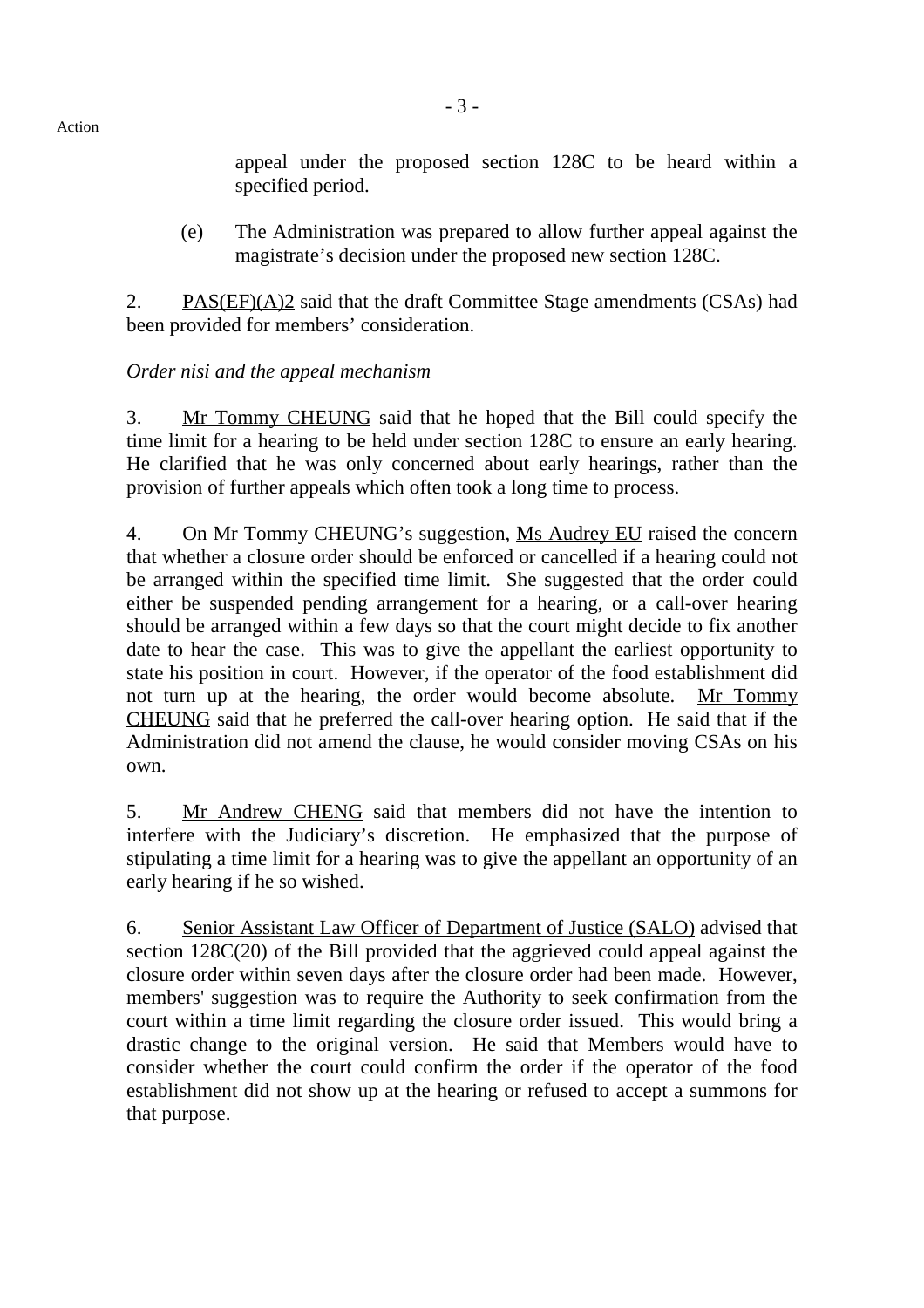7. Ms Audrey EU clarified that her suggestion was to require the Authority to to issue the order nisi and take the initiative to seek the court's confirmation on the order within three to seven days. The order nisi should state the time and place for the court hearing should the operator wish to make a defence. If the operator was absent from the hearing, it should be taken to mean that he gave up his right of defence, and it would be up to the court to decide whether or not the order should continue to be in force.

8. Senior Government Counsel (SGC) sought clarification on member's suggestion as to whether the order would remain in force if the case required a second hearing. Ms Audrey EU said that the court could decide during that first hearing whether the order should continue or not. She was of the view that unless the operator could produce strong evidence that improvement had already been made, it was unlikely for the court to rescind the order in the first hearing.

9. SGC advised that the effect of member's suggestion would have no difference from the existing proposal because the Administration also intended to close the food premises upon the issue of the closure order and allowed seven days for the concerned party to lodge an appeal. Ms Audrey EU pointed out that members' suggestion would ensure that the case would be filed in the court automatically and that the aggrieved needed not be bothered with the procedure to lodge an appeal if he wished to do so. With the proposed mechanism, the court would have the responsibility to deal with the order because it was only an order nisi.

10. SALO considered that members' proposal would not save much time for arranging a court hearing. He explained that where a charge was instituted, the court prosecution officer would bring the case to the court the very next day. To pursue members' suggestion, the Authority would issue an order nisi and apply to court for a summons on the same day. Under the present court procedures, it was necessary to allow time for the parties concerned to prepare for the document and to engage lawyers. It would take about 14 days for the summons to be finally posted onto the premises. He pointed out that member's suggestion could only save the appellant's legal fees because the Authority would have to take the initiative to seek the court's confirmation of the order.

11. Ms Audrey EU stressed that members' suggestion was to ensure early hearing of the case and to obviate the need for the operator to make arrangements for the appeal. If the closure order was made an order nisi in the legislation, the court would have the responsibility to determine whether the order should continue or not. She suggested that the Administration could discuss with the Judiciary the date of the hearing prior to issuing the order, so that the hearing date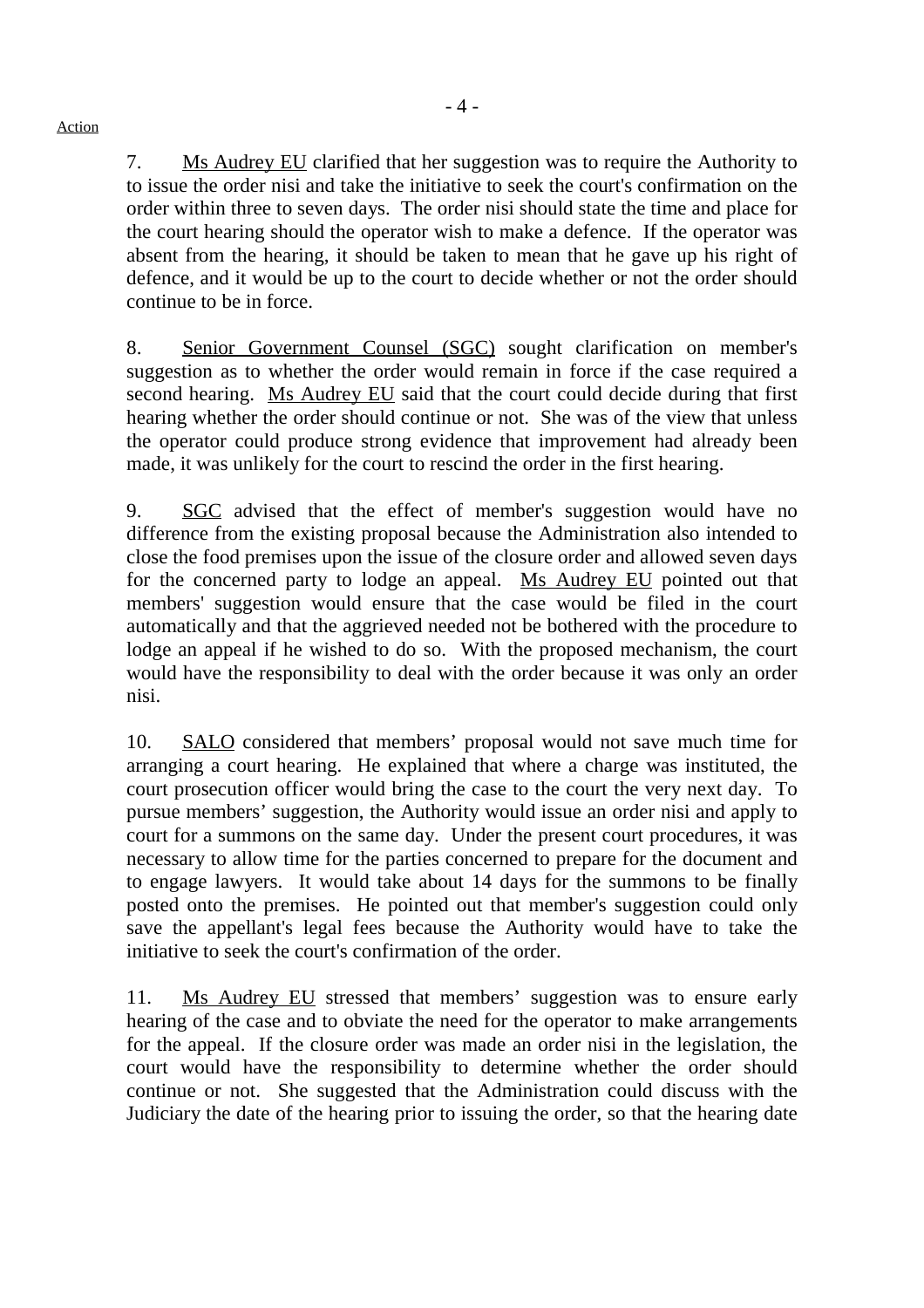could be included in the order nisi. She had no strong views if 14 days were indeed required for preparation of documents, etc. before the court hearing.

12. SALO explained that it might not be practicable for the Authority to make an urgent appointment for a court hearing before issuing a closure order. He said that if the Director of Food and Environmental Hygiene (DFEH) had to exercise his power under section 128C to close a food establishment, the situation was already very serious and there might not be time to make arrangements with the court before making a closure order. He cited the example that if an unusual number of dead chickens was found in a market in an afternoon, the Authority would have to decide on that very evening whether to close the premises the next day, and there was no time to fix a hearing with the court.

13. Mr Andrew CHENG asked whether there was legislation which stipulated a time limit for the court to make a certain decision. He agreed with Ms Audrey EU that if the aggrieved did not make a defence at the hearing on the order nisi, the order should become the order absolute. He stressed that the suggestion was not to interfere with judicial independence but rather to strike a balance between protecting public health and the right of the aggrieved.

14. SGC advised that he was not aware of any such legislation except those in the context of election. There were electoral regulations which provided that a person whose name was removed from the voters' register could appeal to a Revising Officer to have his name reinstated in the register and that a person could appeal to a Revising Officer against the result of the Election Committee subsector election. In both cases, there was a time limit within which the hearing was to be held and which the Revising Officer was required to make a ruling. The time limit was necessary. In the voters' registration appeal, the legislation had set out the date for publication of the final register. In the subsector election appeal, the legislation had set out the date of election on which a member of the Election Committee was to vote.

15. Mr Andrew CHENG suggested the Administration to consider providing similar mechanism in the Bill so that the aggrieved would be given a hearing as early as possible. SGC said that he had consulted the Legal Policy Division of the Department of Justice on the matter and was given the advice that the court should have discretion to determine the date of hearings having regard to the urgency of cases and resources available. It would be inappropriate to specify a time limit in the legislation. He explained that the specification of a time limit in the electoral regulations was an exceptional arrangement because it involved matters of substantial public interest. He would need to discuss with Department of Justice again if members insisted on the proposal. The Chairman remarked that members had no intention to interfere with the court's discretionary power but the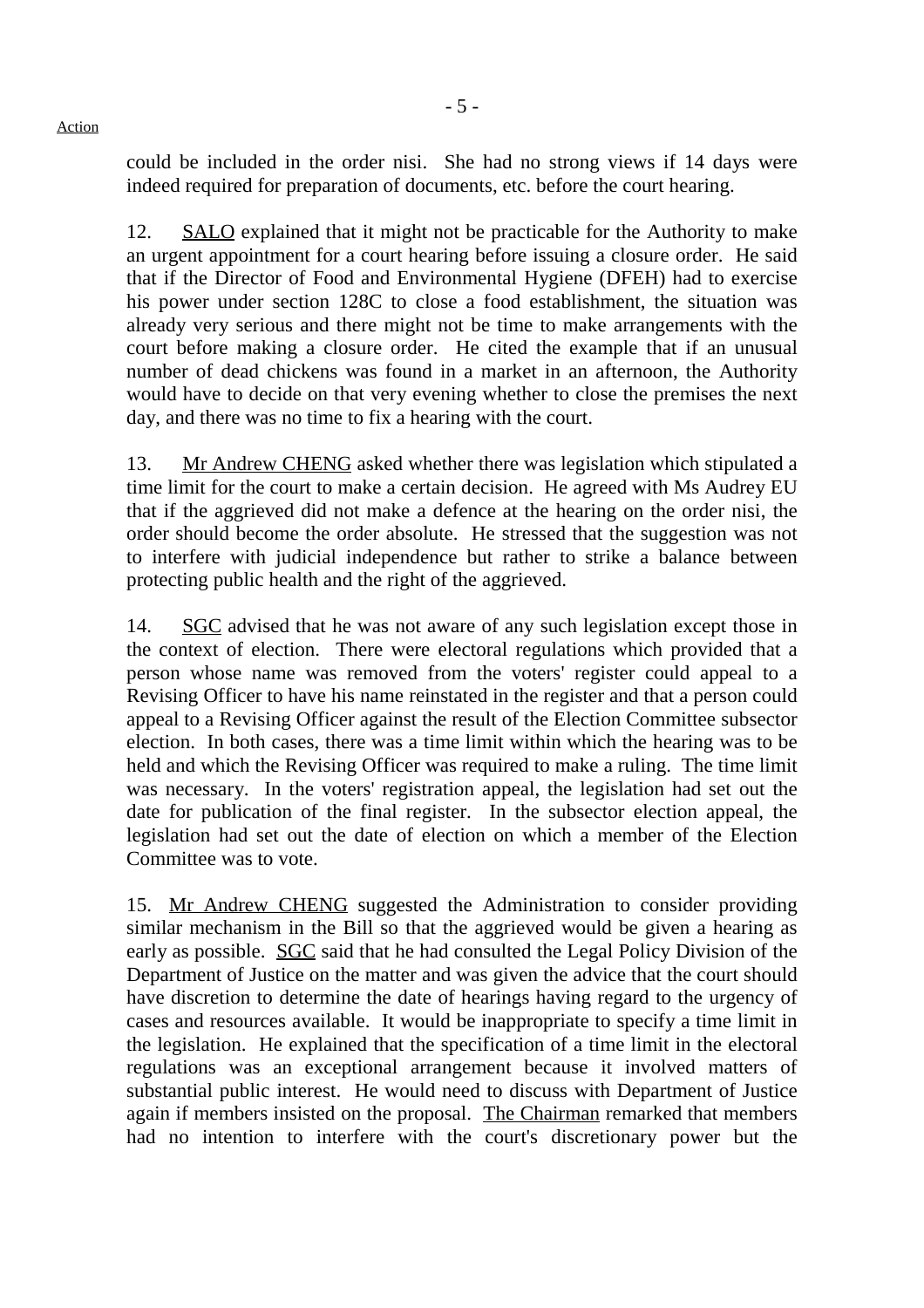Action

Admin Administration should come up with proposals to address members' concerns.

16. Mr Tommy CHEUNG stressed that members only wanted to provide a quick channel for the aggrieved to state his case in the court. He agreed with Ms Audrey EU that if the appellant gave up his right by not turning up for the hearing, the court could rule the order absolute. The purpose of the proposed order nisi or "order to show cause" would ensure that the Administration had the responsibility to explain to the court why a closure order was issued.

17. Ms Audrey EU said that members' suggestions would not in any way affect the independence of the Judiciary. She considered that the court should have regard to public interest and make efforts to ensure that the aggrieved would be heard as early as possible. She clarified that members' proposal was only to specify a period within which the court's confirmation had to be sought on the order nisi. Such mechanism would help rectify any mistake arising from a wrong decision to close a food establishment.

18. In view of members' suggestion that the Administration should seek the court's confirmation of an order nisi, SALO asked whether members still wanted to retain the appeal channel for the aggrieved in the proposed sections 128C(7) and (20).

19. Ms Audrey EU was of the view that if the court confirmed an order nisi, the operator or parties concerned should still be allowed to appeal to the High Court against such decision. If the aggrieved party was absent in the first hearing at the Magistrate's court, he should also be allowed to apply for a review of the court's decision. She said that this would also enable the Authority to apply for a review of the court's decision.

20. Mr Andrew CHENG said that if the Administration agreed to members' suggestion, sections 128C(7) and (20) would have to be re-drafted. For example, it would need to specify the maximum period, say 21 days, for an appeal to be made.

21. ALA4 advised that members' proposal was basically a policy matter which the Administration would have to consider. Assistant Director (Headquarters) of Food and Environmental Hygiene Department (AD(HQ)) reminded members that under the Prevention of the Spread of Infectious Diseases Regulation (Cap.141), Director of Health (D of H) or Director of Agriculture, Fisheries and Conservation (DAFC) could declare a food premise disinfected and order it to be closed. He said that members might wish to consider the consistency in law, since most other legislation on criminal / civil offences did not require the authority to confirm with the court an order already issued.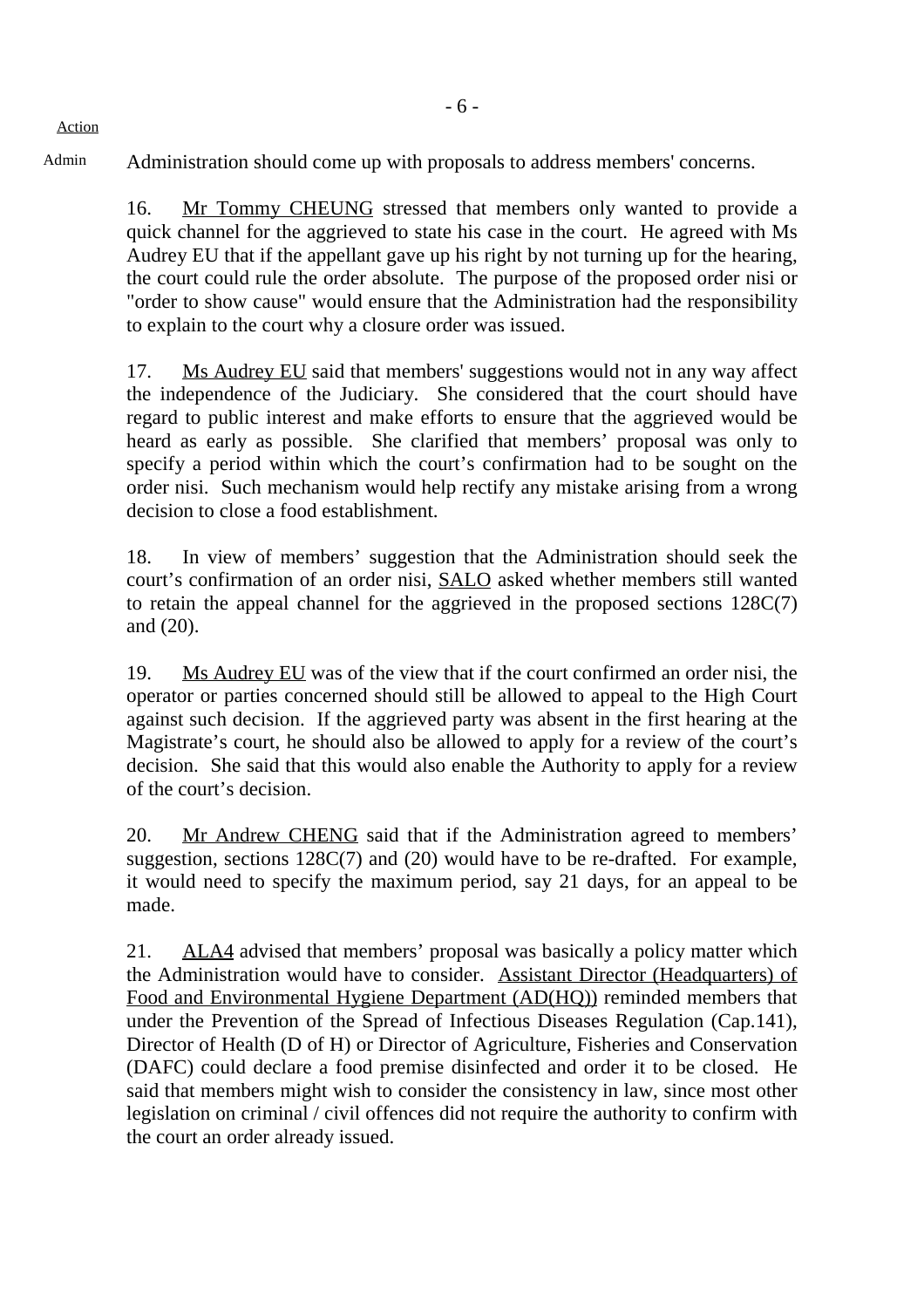Admin

- 7 -

22. Mr Tommy CHEUNG commented that the power of DFEH as conferred by the proposed section  $128C(1)$  was much wider than that of D of H or DAFC under Cap. 141, as DFEH could close a food establishment if she had "reasonable cause" to believe the establishment was posing immediate health hazard. He considered that DFEH should not be given such a wide power. He pointed out that operators of small establishments might not have the resources to lodge an appeal.

23. On the power of D of H and DAFC to close premises, AD(HO) explained that Cap.141 only stated that DFAC had the power to announce a place infected while D of H could isolate a premise when infectious diseases were detected. However, the Bill had provided detailed descriptions on the circumstances under which DFEH might issue a closure order on a food establishment. Mr Tommy CHEUNG said that unlike Cap. 141, the Bill was not dealing with infectious diseases and DFEH was given wide power to make a closure order based on "reasonable cause".

24. Ms Audrey EU was of the view that the Bills Committee should be concerned with how best to achieve the objective of the Bill, and other legislation was only for members' reference. While she believed that DFEH would exercise his power with care, it was necessary to protect the interest of parties concerned to ensure that they had a fair chance to be heard expeditiously, even though only a small number of people might be affected.

25. Dr LO Wing-lok said that he did not see the need to introduce an order nisi since the food establishment would still be closed in the first instance. He believed that in most cases, the closure order would have been rescinded before the first hearing took place. In this connection, Mr WONG Yung-kan asked whether the first hearing was still necessary if the operator had already rectified the situation and obtained approval to re-open the premises before the hearing.

26. SALO advised that if a closure order was rescinded before the hearing, the Authority could just inform the court to withdraw the summons.

27. The Chairman requested the Administration to re-consider members' suggestions and re-draft the proposed section 128C.  $PAS(EF)(A)2$  agreed to further discuss with the Department of Justice and the Judiciary and revert to the Bills Committee. SALO also sought members' views on the following if section 128C was to be re-drafted -

(a) whether it was necessary to specify in the Bill the period for the first hearing, which would normally take about 21 days;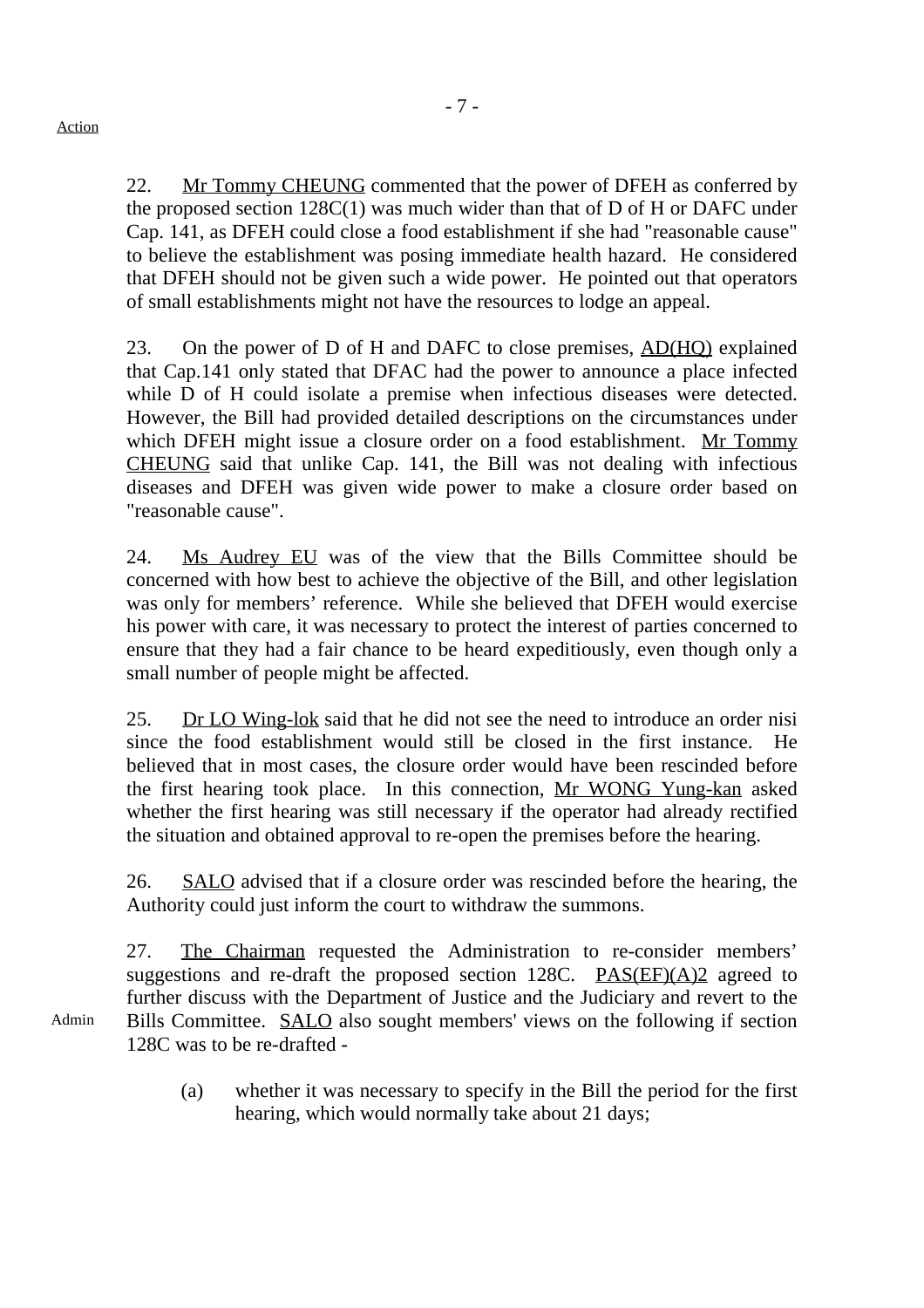Action

- 8 -
- (b) if an appellant absent in the first hearing was allowed to seek a review of the court's decision within seven days, he would also have the right to appeal to the High Court against the decision of the Magistrate's Court. In the latter case, it would take about two to three months for the Magistrate's court to prepare the documents, and it would be inappropriate to set a time limit for such appeals.

28. Mr Tommy CHEUNG considered that 21 days was too long as this defeated the purpose of providing the mechanism. Ms Audrey EU pointed out that the 21 days referred to by SALO was the hearing where both parties should have all the evidence and laboratory reports ready, but the first hearing was more like a call-over hearing and less supporting documents would be required. She said that it was necessary to set a time limit for the call-over hearing so that the principal magistrate would hear both parties and determine whether a second hearing was required having regard to the seriousness of the cases. She suggested that the Administration should discuss with the Judiciary the time required to issue summons for such hearings.

29. Regarding the absence of the appellant from the first hearing and the order had thus become absolute, Ms Audrey EU suggested that the appellant should be allowed to seek another hearing within a time limit. She pointed out that the magistrate could also review his own decision within 14 days under the existing mechanism. As to the time limit for further appeals, she had no strong views as the nature of such appeals was different from the first hearing. SALO noted the comments.

## *Partial closure*

30. Mr Tommy CHEUNG requested the Administration to reconsider the proposal of partial closure of food premises. He considered that if the source of the problem, like ciguartoxin poisoning, was only confined to the fish tank, it would not be necessary to close the whole premise.

31. AD(HQ) pointed out that in the case of ciguartoxin poisoning, there would be more than one food establishment which would be affected. The Administration would not close all these premises but request them to suspend purchasing such food before the source of the contamination could be identified. He said that it would be difficult to partially close a food establishment as it would be confusing to the public. However, it might be possible to close part of a food court, or just one particular restaurant in a hotel. AD(HQ) stressed that the Government would have operational difficulty in ensuring that the partially closed part of the premises would remain so after the making of a closure order.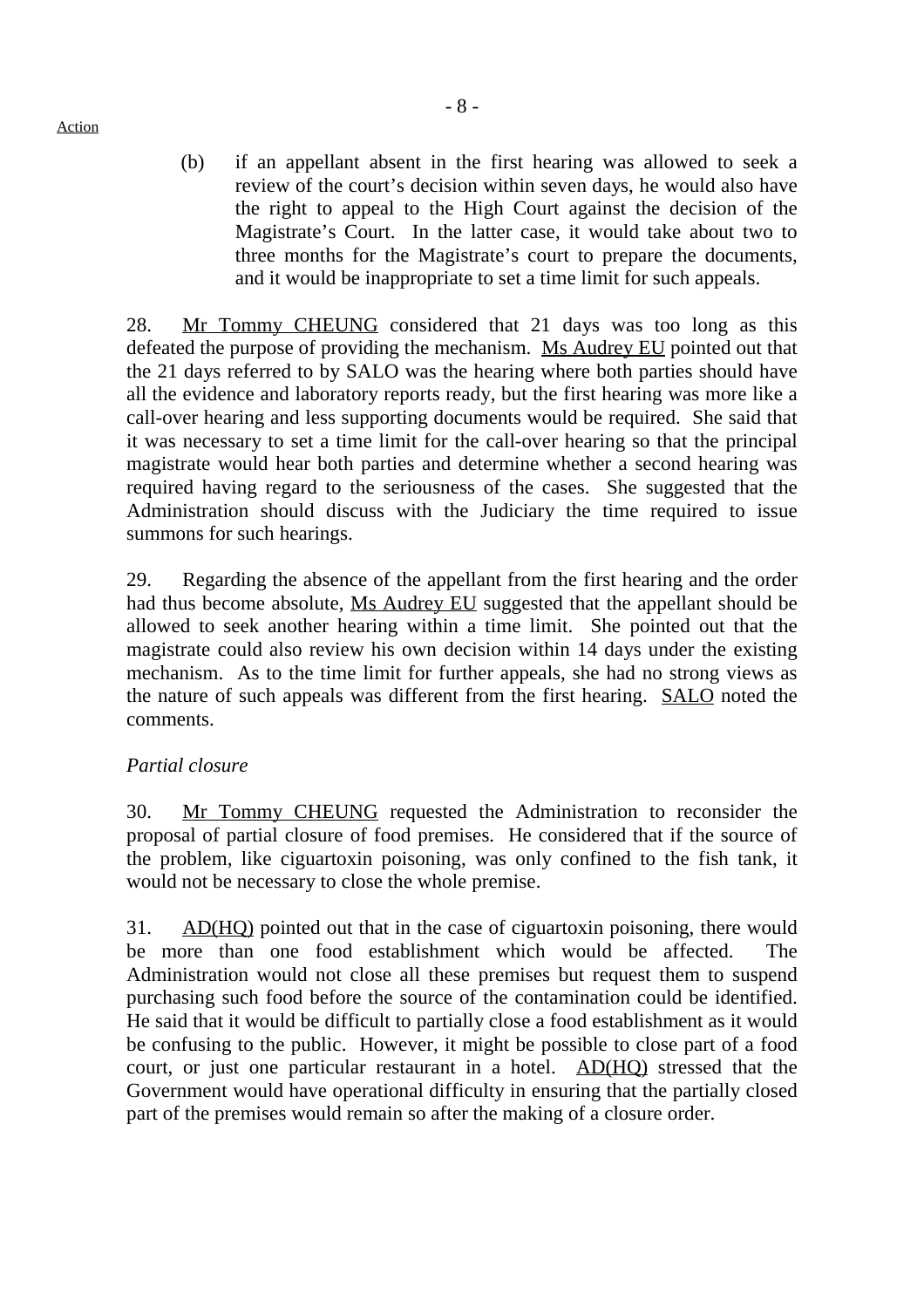32. Mr Tommy CHEUNG remarked that as far as he knew, ciguartoxin poisoning was confined to a few restaurants or a particular group of fish. He was not convinced that "partial closure" was not feasible.  $\overline{Mr}$  WONG Yung-kan agreed with Mr Tommy CHEUNG. AD(HQ) explained that if problems were found only in one particular type of food from certain sources, the Administration would not need to close the premises but would request the operator not to purchase the food from the same sources again or just to wash the tank. AD(HQ) clarified that the legal definition of "premises" included "part of the premises" and it was legally in order for the Authority to close just premises A but allow premises B to remain open even though they shared the same licence.

## Committee Stage amendments proposed by the Administration (LC Paper No.CB(2)1703/00-01(01))

## *Section 128B*

33. PAS(EF)(A)2 advised that a new subsection (1A) was added in response to members' concern that a licensed food establishment should not be closed under section 128B because it had not obtained a permit for selling certain kind of food. ALA4 advised that while a licensed food establishment selling food requiring a permit such as sashimi without endorsement would not be subject to a closure order under section 128B, it would still be subject to the provisions in the Food Business Regulation (Cap.132 sub.leg.).

*Section 128A(3)*

34. PAS(EF)(A)2 said that the Administration had accepted members' suggestion and re-drafted section 128A(3)(b) to make it clear that the contamination had to be supported by inspection findings or laboratory evidence. Other miscellaneous technical amendments were also made to section 128A as discussed with ALA4. For clause 3(d)(ii), Ms Audrey EU requested the Administration to consider whether the Chinese version of the proposed section 128A(3)(b) could be improved. SGC noted the comment.

Admin

*Section 128B(4)*

35. ALA4 advised that the proposed amendment to section 128B(4) would mean that a closure order would not operate if the premises were used for human habitation, for example, by the watchmen or other people. He pointed out that the arrangement was inconsistent with other provisions in section 128 (Cap.132) which stipulated that upon the making of a closure order, the watchmen or servants might not be permitted to stay on the premises.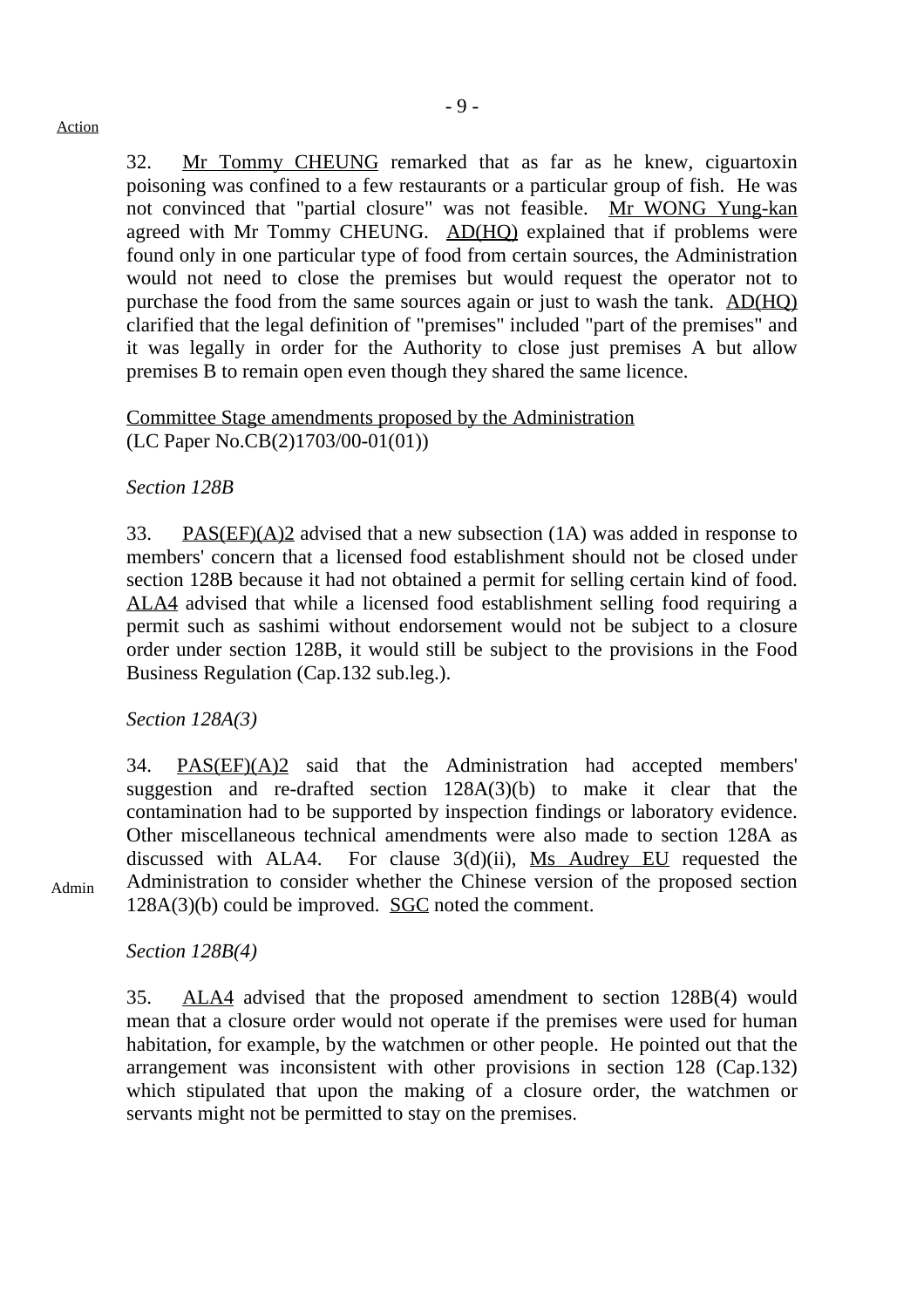36. PAS(EF)(A)2 advised that the Administration had pointed out at the last meeting that there would be inconsistency, and the amendment was made after careful consideration in view of members' strong request. He stressed that the premises would not be allowed for business purpose upon the making of a closure order, although residents could stay. The Chairman advised that Ms Cyd HO had raised at the last meeting the concern about the right of the watchmen to stay in a

closed premise, but other members of the Bills Committee might also wish to give their views on the suggestion. Mr Tommy CHEUNG asked whether the Administration would need to address the inconsistency in the existing section 128 of Cap. 132. He considered that the amendment to the proposed section 128B should only cater for the watchmen instead of other people.

37. Mr Andrew CHENG clarified that the concern was mainly to allow watchmen who took the closed premises as their only residence to stay. However, the amendment proposed by the Administration had the effect that any person who used the premises for human habitation could stay. He suggested that the Administration might need to revise the amendment.

38. Dr LO Wing-lok strongly requested the Administration to retain the original wording of section 128B(4) as proposed in the Bill. He considered that the proposed CSA would create a dangerous precedent that any person who claimed themselves homeless might reside in any closed premises. He was of the view that once a food establishment ceased operation, the employer and employee relationship would cease at the same time and any former employee should have no claim to stay in the premises.

39. Mr Andrew CHENG commented that it was difficult to say whether the employer and employee relationship ceased to exist if a food establishment was closed. He said that the concern was solely on humanitarian grounds that a watchman might be rendered homeless upon closure of the premises.

40. Ms Audrey EU said that if the premises were owned by somebody, the legitimate owner should have the right to stay unless there were infectious diseases and the place had to be vacated. She pointed out that the closure order aimed at discontinuation of the operation of the business but not prohibition of human habitation on the premises. She considered the proposed CSA acceptable.

## **II. Clause-by-clause examination**

41. Members agreed to continue the clause-by-clause examination of the Bill at the next meeting.